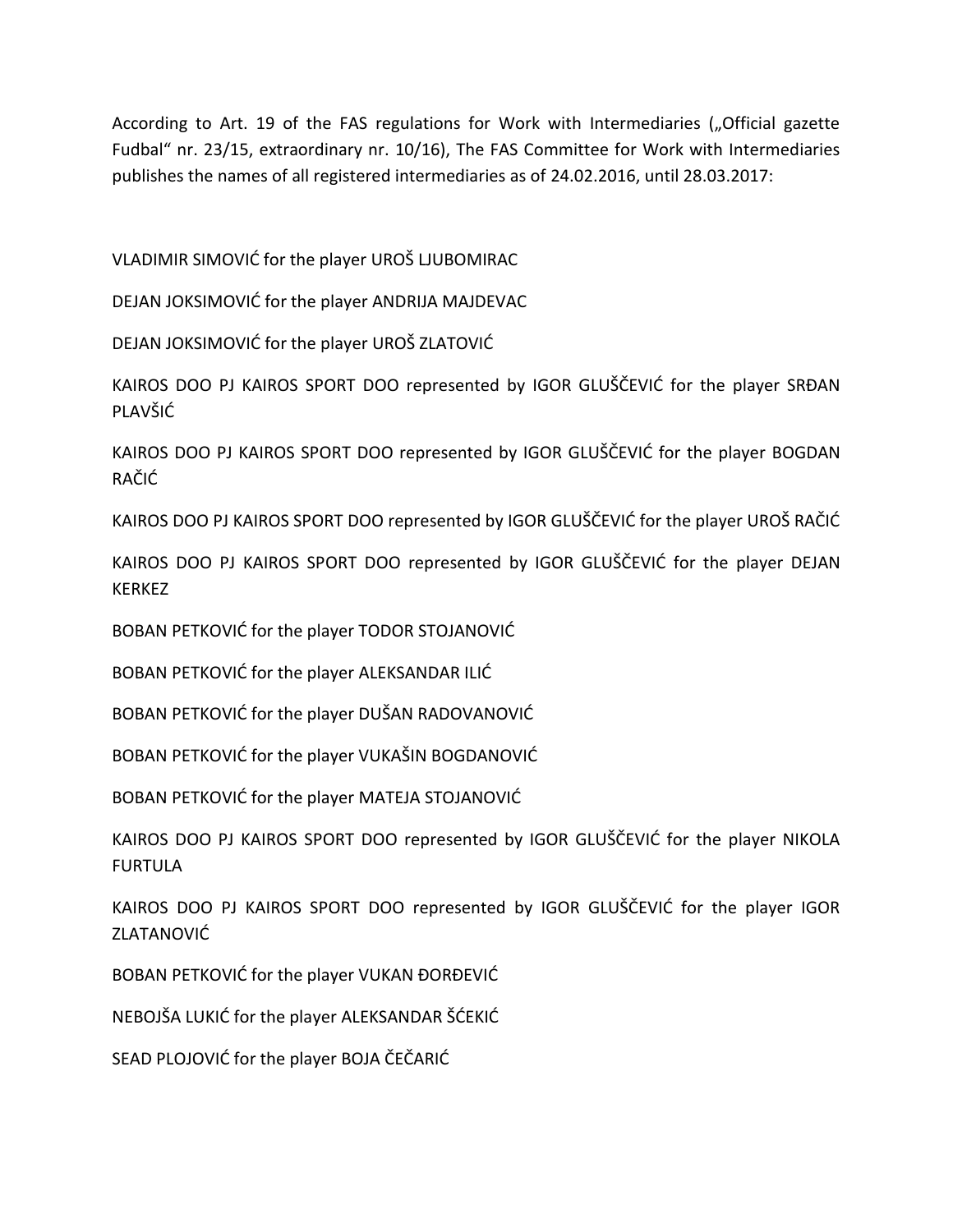FACTORY PLAYER AGENCY DOO represented by CALDOVIC RADE for the player FILIP MANOJLOVIĆ

MARIĆ GORAN for the player ANID TRAVANČIĆ

DIB STARS DOO BEOGRAD represented by BORA DRAGIĆEVIĆ for the player OGNJEN POPADIĆ

DIB STARS DOO BEOGRAD represented by BORA DRAGIĆEVIĆ for the player IVICA JOVANOVIĆ

DIB STARS DOO BEOGRAD represented by BORA DRAGIĆEVIĆ for the player BRAĆ BOJAN

DIB STARS DOO BEOGRAD represented by BORA DRAGIĆEVIĆ for the player TASIĆ NIKOLA

PR AGENCIJA SPORT UNLIMITED represented by ĐORĐE VUKSANOVIĆ for the player NIKOLA MIKIĆ.

GORAN MARIC for the player MEHMED AVDIC

PR AGENCIJA SPORT UNLIMITED represented by ĐORĐE VUKSANOVIĆ for the player NIKOLA **MOJSILOVIĆ** 

MARIĆ GORAN for the player ZOGOVIĆ BOJAN

MARIĆ GORAN for the player ELMIN HADŽIKADUNIĆ

PR AGENCIJA SPORT UNLIMITED represented by ĐORĐE VUKSANOVIĆ for the player ĐURIĆ DEJAN

PR AGENCIJA SPORT UNLIMITED represented by ĐORĐE VUKSANOVIĆ for the player ALEKSANDAR KOVAČEVIĆ

PR AGENCIJA SPORT UNLIMITED represented by ĐORĐE VUKSANOVIĆ for the player BOGDAN **MANDIĆ**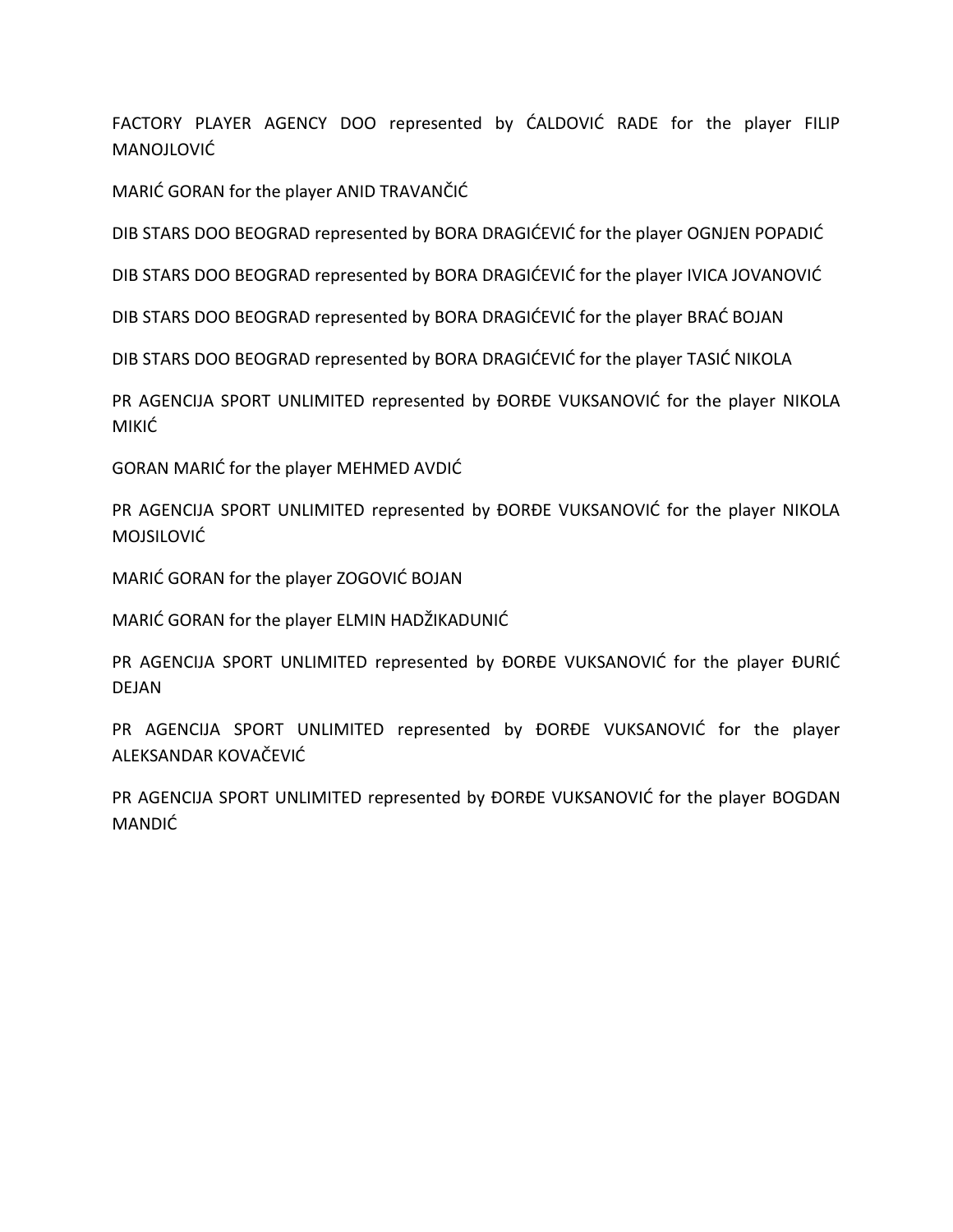THE FAS COMMITTEE FOR WORK WITH INTERMEDIARIES HAS SENT A LETTER Nr. 16-399/1 of 10.03.2017, TO ALL THE SUPER LEAGUE AND FIRST LEAGUE "SRBIJA" CLUBS IN ORDER TO OBTAIN THE INFORMATION WHETHER THEY HAVE ENGAGED THE INTERMEDIARIES FOR TRANSFERS OF PLAYERS. THE RESPONSE TO THE LETTER, RECEIVED BY ALL THE CLUBS, HAS BEEN RECEIVED FROM THE FOLLOWING CLUBS:

**1. FK JAVOR –MATIS – Ivanjica**– has not engaged the services of intermediaries for club to club transfers

**2. FK SINĐELIĆ** – has not engaged the services of intermediaries for club to club transfers

**3. FK "NAPREDAK" – Кruševac** – has not engaged the services of intermediaries for club to club transfers of players

**4. FK RADNIK - Surdulica** – has not engaged the services of intermediaries nor has effected any transfer of players from/to their club

**5. FK NOVI PAZAR – Novi Pazar** has not engaged the serviced of intermediaries for club to club transfers of players

**6. FK VOŽDOVAC – Beograd** – has not engaged the serviced of intermediaries for club to club transfers of players

## **7. FK CRVENA ZVEZDA from Beograd informed the Committee as follows:**

- 1. Intermediary SRĐAN MIJAILOVIĆ mediated in realization of transfer of player STEFAN MILOŠEVIĆ from FK Spartak (commission 7.200,00 EUR – less than 3% of the realized transfer)
- 2. Intermediary MIRSAD TURKCAN mediated in realization of transfer of player LUIS IBANEZ from FK Crvena Zvezda to Trabzon spor AS, Турска (commission 42.000,00 EUR – 3% of realized transfer)
- 3. Intermediary VALERII KUCHERIN mediated in realization of transfer of player PHIBEL THOMAS MITCHELL from FC Mordovia, Russia (24.000, 00 EUR – less than 3% of realized transfer )
- 4. SEVEN STAR S AGENCY mediated in realization of transfer of KATAI ALEKSANDAR from FK Crvena Zvezda to FC Deportivo Alaves, Spain (commission 100.000,00 EUR – 5% оf realized transfer)
- 5. АLEKSANDRIJA SPORT mediated in realization of transfer of KAHRIMAN DAMIR to FK Crvena Zvezda (commission 18.000,00 EUR – less than 3% of agreed gross income)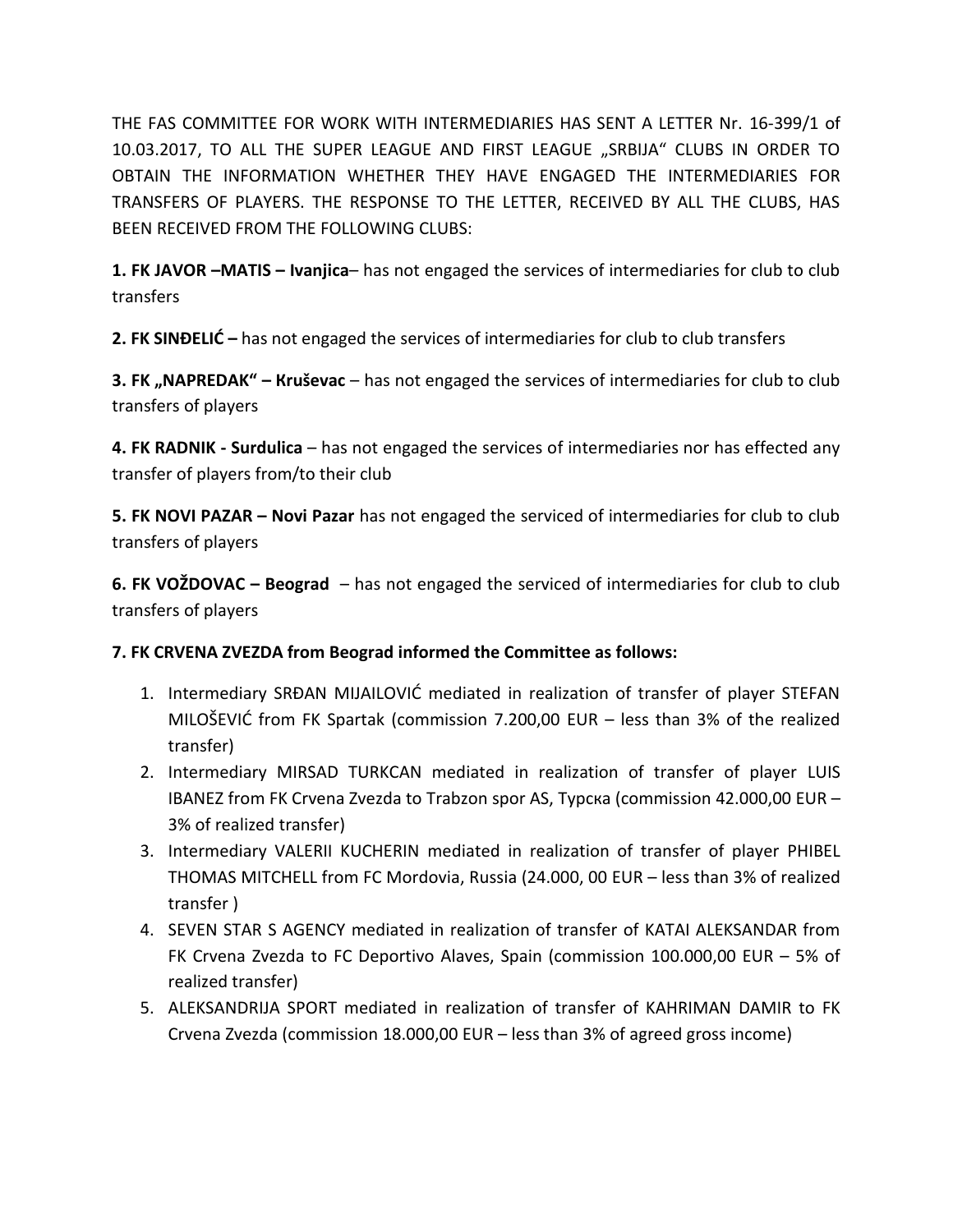- 6. Intermediaries LOIS DENOLLE and SRĐAN JEREMIĆ mediated in realization of transfer of player KANGA GUELOR KAKU from FC Rostov, Russia (commission 80.550,00 EUR – les than 8% of realized transfer)
- 7. BAUZA ADROVER FOOTBALL MANAGEMENT mediated in realization of transfer (loan) of player Pablo Nicolas Mouche from SA PALMEIRAS, Brazil (commission 20.070,00 EUR – less than 3% оf realized transfer)
- 8. B.C.FOOTBALL AGENCY mediated in realization of transfer of player Ruiz John from FC Dnipro, Ukraine (commission 116.000,00 EUR – less than 8% оf agreed gross income of the player)
- 9. Intermediary SRĐAN JEREMIĆ mediated in realization of transfer of player Hugo Felipe Da Costa Oliveira from FK Crvena Zvezda to FC Yokohama F-Marinos Japan (commission 40.000,00 EUR – 8% оf realized transfer)
- 10. Intermediary LAMBULIĆ IGOR mediated in realization of transfer of player Mateus Viveiros Andrade from Sao Paulo FC, Brazil (commission 20.000,00 EUR – less than 8% of gross income of the player for the whole duration of the player's contract)
- 11. Intermediary DEJAN VORKAPIĆ mediated in realization of transfer of player MILAN PAVKOV from FK Radnički, Niš (commission 20.000,00 EUR – less than 8% of total gross income)
- 12. IP CONSULTING mediated in realization of transfer of player Boakye Richmond from US atina Calcio, Italy. (commission 26.400,00 EUR – less than 8% of gross income of the player for the whole duration of the player's contract)

## **8. FK ČUKARIČKI from Beograd informed the Committee as follows:**

1. Intermediary UROŠ JANKOVIĆ on behalf of company Magnum doo Budva from Budva mediated in realisation of transfer of player Andrija Pavlovid from FK Čukarički to FC Copenhagen (Denmark). (the transfer fee was 2.000.000,00 EUR, intermediary's commission 60.000,00 EUR)

2. Intermediary VIDOSAV JANJIĆ on behalf of Red Ball Agency, Beograd, mediated in realization of transfer of player Nemanja Stevanović from FK Čukarički to FK Partizan. (transfer fee: 150.000,00 EUR, commission to intermediary 8.000,00 евра)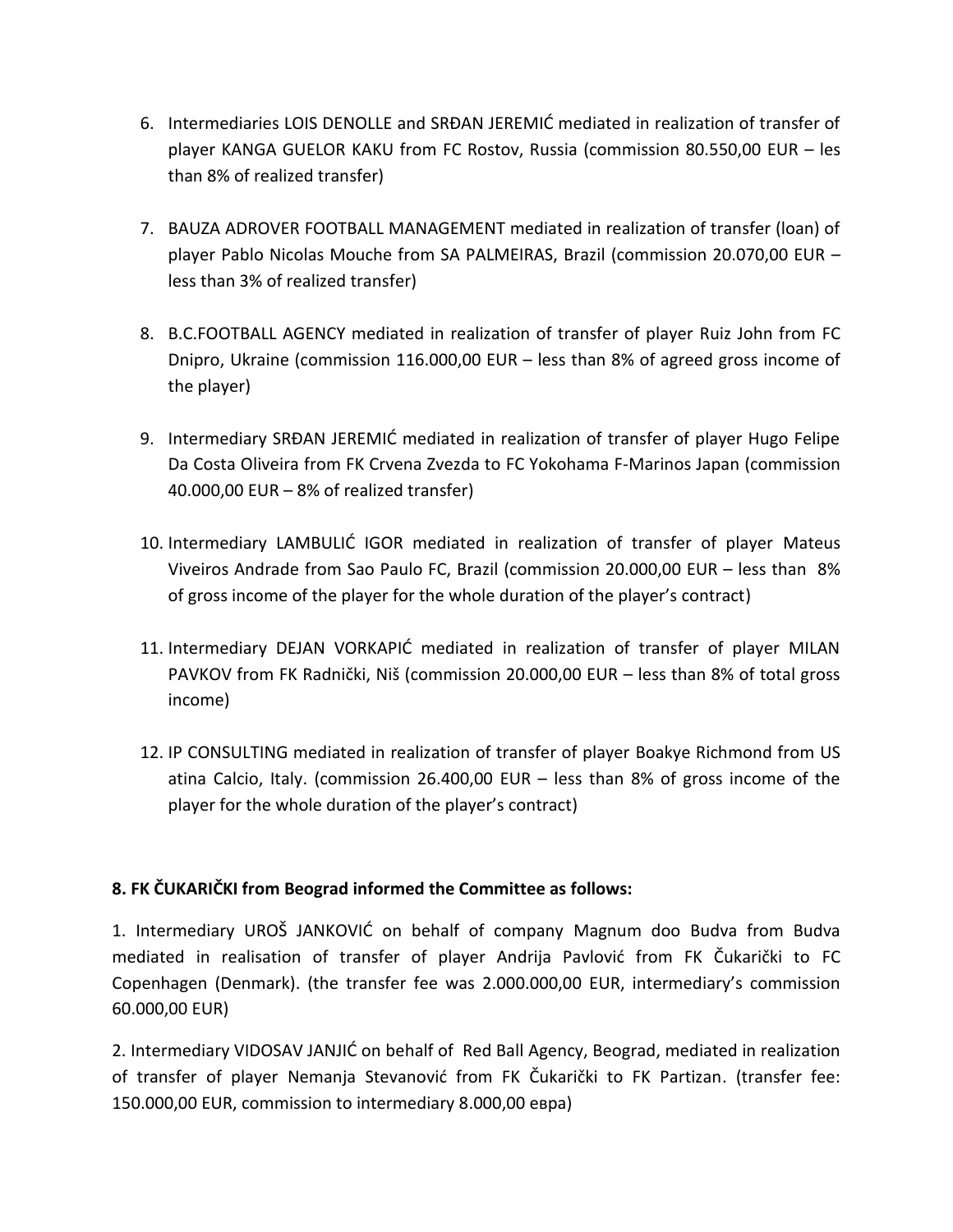#### **9. FK PARTIZAN from Belgrade informed the Committee as follows:**

- 1. Intermediary STEVAN MIKOVIĆ mediated in realization of a conclusion of a professional contract with Petar Đuričković (commission 5.100,00 EUR – less than 3% of the gross value of the professional contract).
- 2. Intermediary JOVICA RADONJIĆ mediated in realization of transfer of player Nemanja Miletid from FK Javor, Ivanjica to FK Partizan (commission 15.700,00 EUR – less than 8% of the gross value of the compensation).
- 3. Intermediary GORAN LOVRE on behalf of the consulting agency "GL Sports 7" from Belgrade mediated in realization of transfer of player Nikola Đurđić from FC Augsburg, Germany to FK Partizan (commission 6.000,00 EUR- less than 8% of the gross value of the compensation). The commission has not been paid.
- 4. "ММ Sportmarketing", represented by Мiki Miljak, mediated in realization of transfer of player Nikola Đurđid from FC Augsburg, Germany to FK Partizan (commission 6.000,00 EUR – less than 8% of the gross value of compensation).
- 5. Intermediary lawyer IVANA BRANKOVIĆ has mediated in realization of a conclusion of a professional contract with player Miroslav Radović (commission 5.000,00 EUR- less than 8% of the gross value of the professional contract). The commission has not been paid.
- 6. Intermediary RADOJICA BOŽOVIĆ mediated in realization of a conclusion of a professional contract with player Bojan Ostojić (commission 5.340,00 EUR- less than 3% of the gross value of the professional contract).
- 7. Intermediary DARKO RISTIĆ mediated in realization of conclusion of a professional contract with player Uroš Đurđević (commission 58.400,00 EUR in countervalue in dinars – less than 8% of the gross value of the professional contract).
- 8. Intermediary VIDOSAV JANJIĆ on behalf of "Red ball agency doo" from Belgrade mediated on transfer of player Nemanja Stevanovid from FK Čukarički to FK Partizan and on conclusion of a professional contract with the player. (Commission: 46.389,00 EUR in its countervalue in dinars, less than 8% of the gross value of the player's professional contract).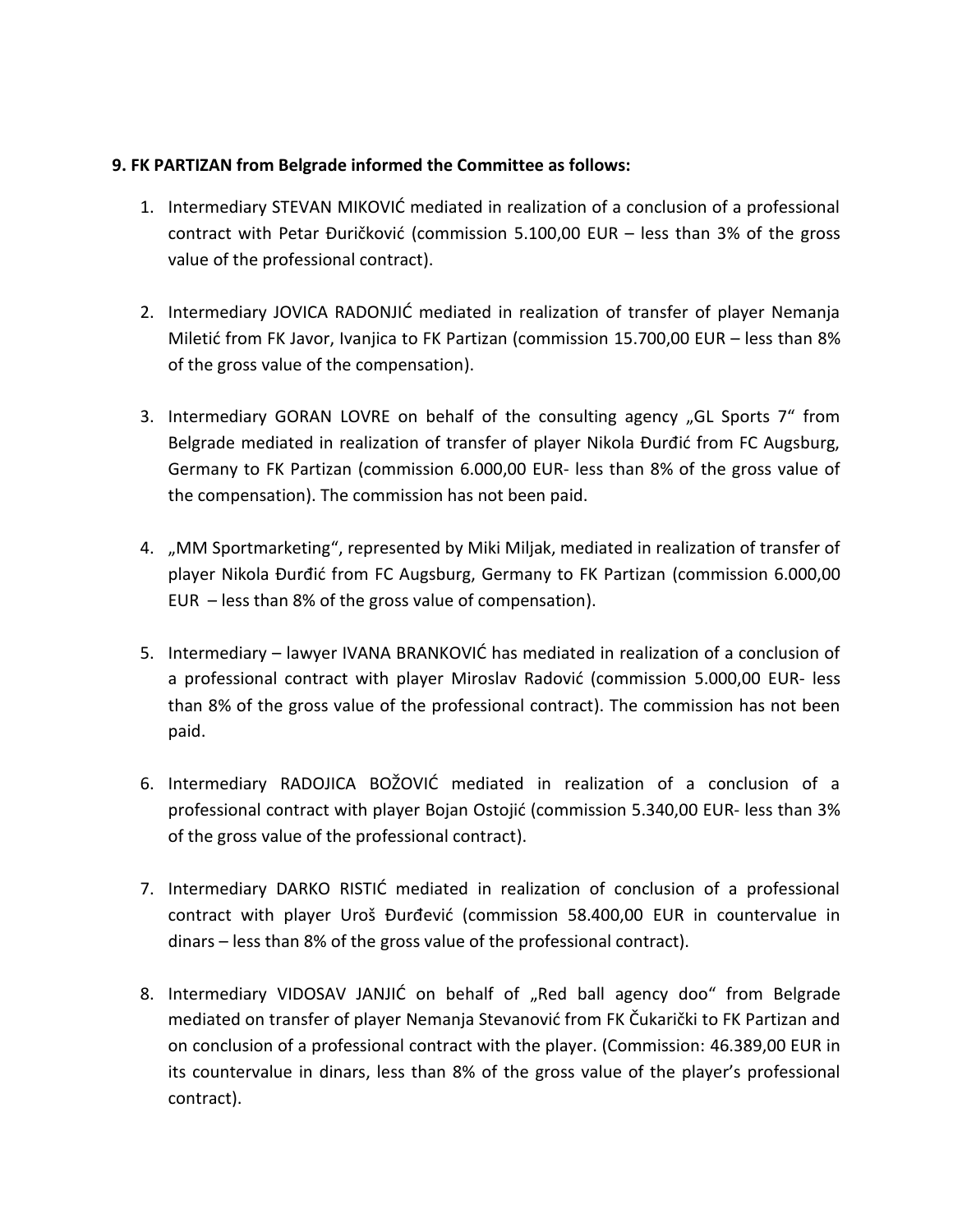- 9. Intermediary ZORAN PAVLOVIĆ mediated in transfer of player Saša Lukić from FK Partizan to FC "Turin", Italy. (Commission 120.000,00 EUR in its countervalue in dinars, less than 8% of the total value of the compensation).
- 10. Intermediary ZORAN KRNETA mediated on the occasion of transfer of player Darko Brašanac from FK "Partizan" to "Real Betis" FC (Spain). (Commission 120.000,00 EUR – in its countervalue in dinars, less than 8% of the total value of the compensation).
- 11. Intermediary VIDOSAV JANJIĆ on behalf of "Red ball agency doo" from Belgrade mediated in transfer of player Miroslav Radović from FK "Partizan" to FC Legia (Poland). (Commission 12.000,00 EUR – 8% of the value of compensation).
- 12. Intermediary RADOJICA BOŽOVIĆ mediated on the occasion of conclusion of a professional contract with player Leandre Gael Tavamba Kan. (Commission 51.200,00 EUR – less than 8% of gross value of the player's professional contract).
- 13. Intermediary PETAR BAZIĆ on behalf of "VSA International" mediated on the occasion of a conclusion of the professional contract with Аbdusalam Mohammed Munir Khalifa (commission 31.680,00 EUR-less than 8% of the gross value of the player's professional contract).
- 14. Intermediary NIKOLA DAMJANAC mediated on conclusion of a new professional contract with player Marko janković (Commission 44.800,00 EUR  $-8\%$  of the gross value of the player's professional contract).
- 15. Intermediary ZORAN STOJADINOVIĆ mediated on the occasion of the conclusion of the professional contract with player Strahinja Bošnjak (Commission 20.155,00 EUR- 8% of the gross value of the player's professional contract). The commission has not been paid

### **10. FK METALAC from Gornji Milanovac informed the committee as follows:**

1. Intermediary ADAM SARKOWIC on behalf of GLIWICKI KLUB "PIAST" mediated in realization of transfer of player Aleksandar Sedlar from FK Metalac to FC Piast, Pоland. There are no data on the possibly paid commission.

The total consolidated amount of commission paid is 1.154,984,00 ЕUR.